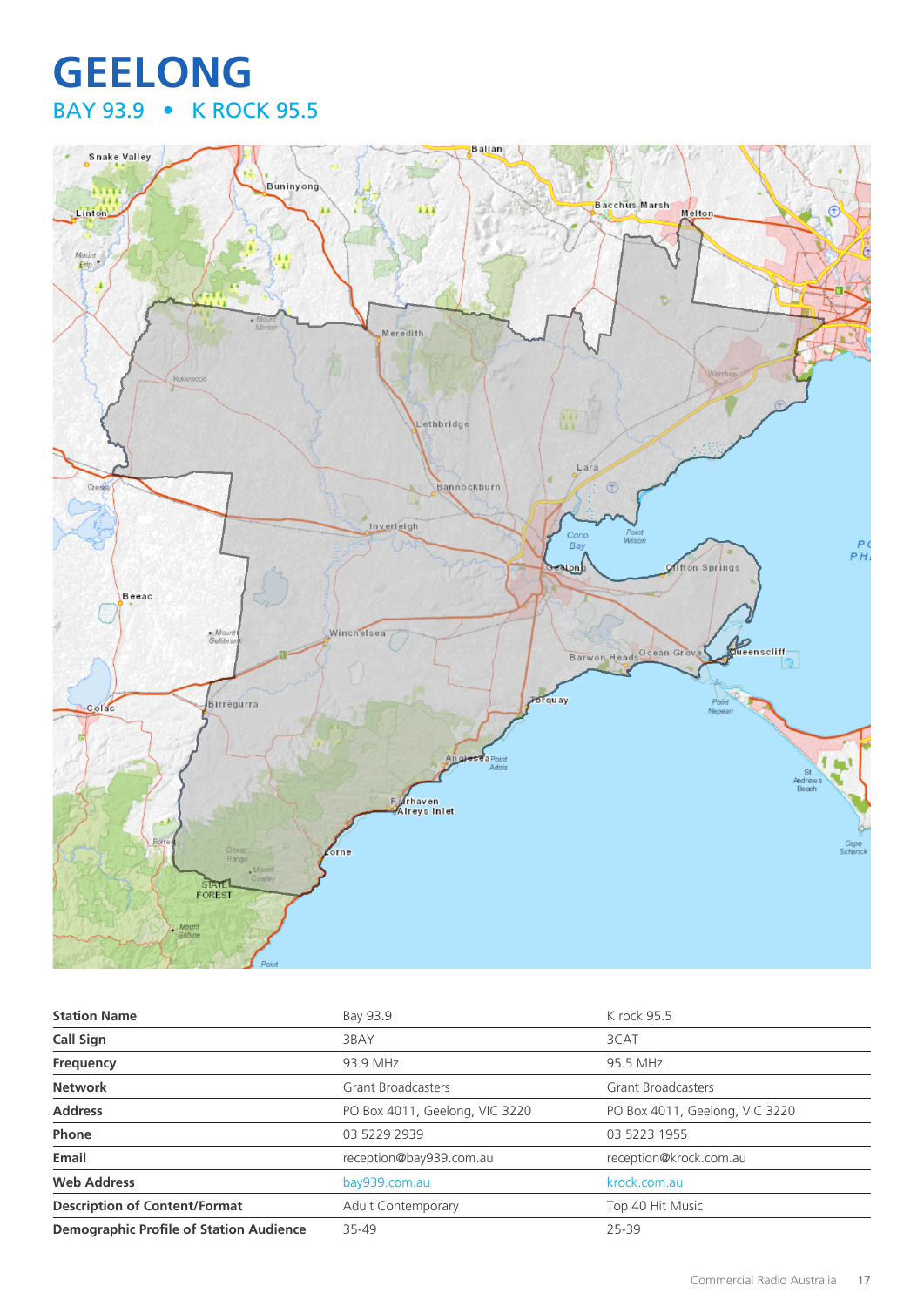Geelong is Victoria's second largest city and was recognised as Australia's fastest growing regional area in the latest census. Located only a short drive southwest of Melbourne, Geelong was originally a wool centre but now operates a number of heavy industries including an oil refinery that supports nearby Melbourne.

In comparison to the 2011 census, the population of the radio licence area of Geelong has increased by 18.31% to 527,531. The birthplace for 71% of the population was Oceania including Australian, New Zealander, Indigenous and Islander persons.

112,877 people (21%) were attending an educational institution in 2016; of these, 42% were either in infants or primary, 30% were attending a secondary educational institution, 20% attending University or another tertiary institution and 8% attending TAFE. Of the 211,948 people (40%) who already have a tertiary qualification, 42% have a degree and 8% have a certificate, diploma or another tertiary qualification.

Of the total dwellings (180,639) in Geelong, 30% of dwellings are owned outright and 41% are mortgaged. Private rental properties represent 25% of total dwellings.

18% of the total households in Geelong have a household income range between \$21,000 – \$41,999pa; 24% between \$42,000 – \$77,999pa; 13% between \$78,000 – \$103,999pa; and 30% over \$104,000pa.

All major banks, car dealers, supermarkets, furniture stores, fast-food restaurants and an extensive selection of national retail, chain and independent stores are represented in the city.

#### **AGRICULTURE**

Geelong is an industrial city on the outskirts of Melbourne but still incorporates some significantly productive agricultural land.

Geelong has traditionally been a centre for Victoria's prosperous wool industry. The farms in the district support over 486 thousand sheep and lambs. The region also supports 16 thousand dairy cattle and 34 thousand beef cattle.

#### EMPLOYMENT

There has been strong growth in employment in central Geelong; more than 1,500 jobs have been added to Geelong's inner city annually since 2011. The majority (57%) of the labour force of 257,961 is employed full time. The main industries of employment are:

- Education and Training/Health Care and Social Assistance;
- Wholesale Trade/Retail Trade/Accommodation and Food Services; and
- Manufacturing/Electricity Gas Water and Waste Services/Construction.

Geelong is a major city supporting a variety of industries and services.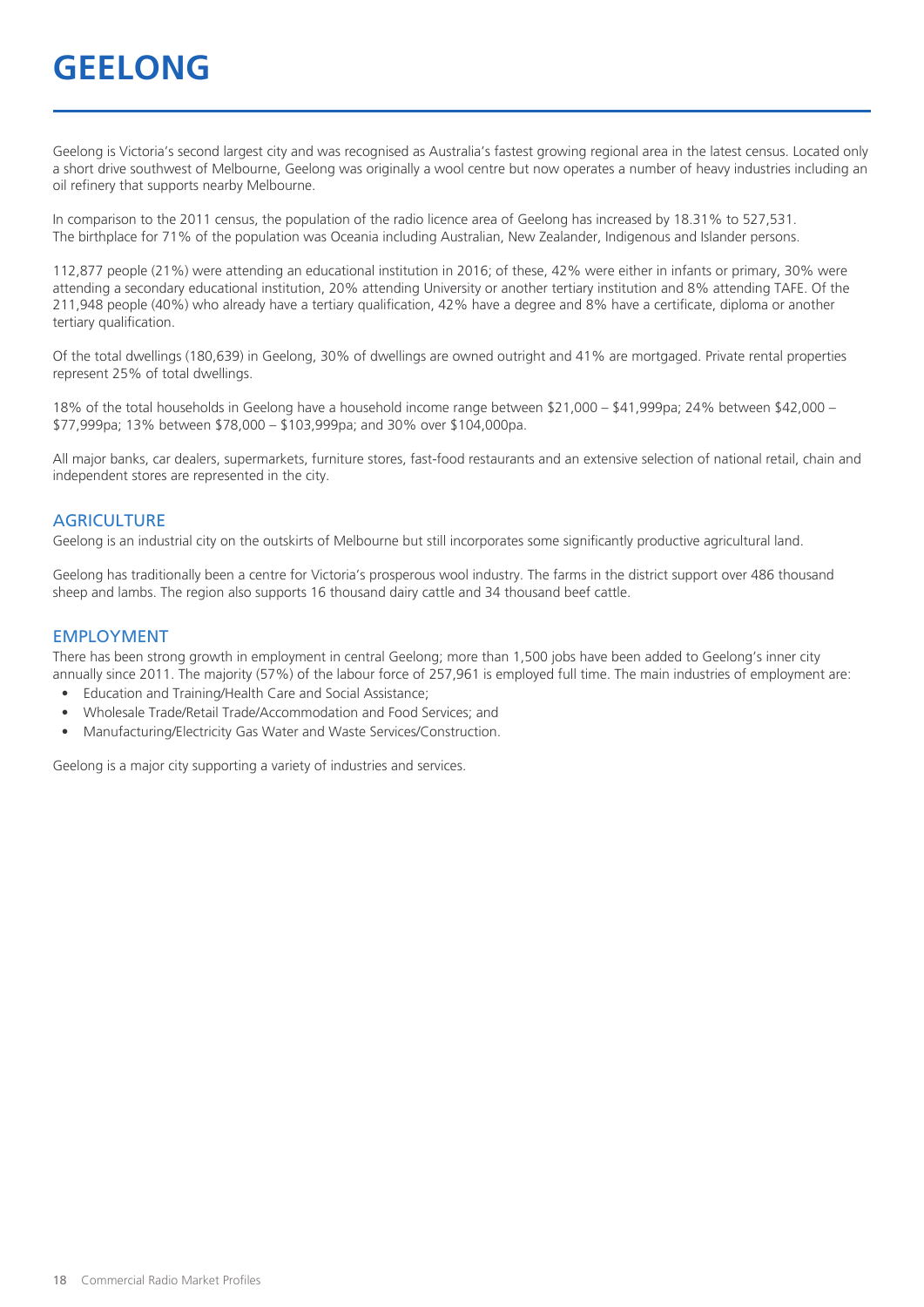# **GEELONG**

# AGE COHORTS

| Age                          | Male    | Female  | <b>Total</b> | <b>Market</b><br>population |
|------------------------------|---------|---------|--------------|-----------------------------|
| $10 +$ years                 | 219,279 | 228,631 | 447,910      | 84.91%                      |
| 0-9 years                    | 41,086  | 38,535  | 79,621       | 15.09%                      |
| $10-17$ years                | 26,184  | 24,750  | 50,934       | 9.66%                       |
| 18-24 years                  | 23,196  | 21,617  | 44,813       | 8.49%                       |
| 25-39 years                  | 59,341  | 61,667  | 121,008      | 22.94%                      |
| 40-54 years                  | 51,176  | 52,793  | 103,969      | 19.71%                      |
| 55-64 years                  | 27,559  | 29,782  | 57,341       | 10.87%                      |
| 65-74 years                  | 19,961  | 21,606  | 41,567       | 7.88%                       |
| 75+ years                    | 11,862  | 16,416  | 28,278       | 5.36%                       |
| Total 2011 population        | 219,856 | 226,019 | 445,875      |                             |
| <b>Total 2016 population</b> | 260,365 | 267,166 | 527,531      | 100%                        |
| % change 2011-2016           |         |         | 18.31%       |                             |

#### LABOUR FORCE

| <b>Employment classification</b> | Total   | Labour force |
|----------------------------------|---------|--------------|
| Full-time employed               | 146,213 | 56.68%       |
| Part-time employed               | 80,728  | 31.29%       |
| Not stated employed              | 12.975  | 5.03%        |
| Unemployed                       | 18.045  | 7%           |
| <b>Total labour force</b>        | 257.961 | 100%         |

# HOUSEHOLD INCOME

| Income range (pa)       | Total   | Occupied<br>dwellings |
|-------------------------|---------|-----------------------|
| $$0 - $7,749$           | 3,109   | 1.73%                 |
| $$7,750 - $20,999$      | 7,686   | 4.27%                 |
| $$21,000 - $41,999$     | 31,694  | 17.62%                |
| $$42,000 - $77,999$     | 42,850  | 23.83%                |
| $$78,000 - $103,999$    | 23,207  | 12.91%                |
| $$104,000 - $129,999$   | 20,934  | 11.64%                |
| $$130,000 - $155,999$   | 12,417  | 6.9%                  |
| $$160,000 - $181,999$   | 7,360   | 4.09%                 |
| $$182,000 - $207,999$   | 5,139   | 2.86%                 |
| $$208,000+$             | 8,012   | 4.46%                 |
| Not stated              | 17,419  | 9.69%                 |
| <b>Total households</b> | 179,827 | 100%                  |

#### FAMILY STRUCTURE

| <b>Type of family</b>         | Total   | <b>Total families</b> |
|-------------------------------|---------|-----------------------|
| Couple families - Children    | 68,524  | 49.04%                |
| Couple families - No children | 47.579  | 34.05%                |
| Single parents                | 22.065  | 15.79%                |
| Other families                | 1,561   | 1.12%                 |
| <b>Total families</b>         | 139,729 | 100%                  |

# **OCCUPATION**

| <b>Employment classification</b>                                     | <b>Total</b> | <b>Occupations</b> |
|----------------------------------------------------------------------|--------------|--------------------|
| Managers/Professionals                                               | 74,425       | 31.03%             |
| Technicians & trade workers/<br>Community & personal service workers | 62,125       | 25.9%              |
| Clerical & administrative workers                                    | 32.413       | 13.51%             |
| Sales workers                                                        | 23,744       | 9.9%               |
| Machinery operators & drivers/Labourers                              | 43,108       | 17.97%             |
| Not stated                                                           | 4.040        | 1.68%              |
| Total                                                                | 239,855      | 100%               |

#### INDUSTRY

| Industry                                                                                                      | Total   | Workforce |
|---------------------------------------------------------------------------------------------------------------|---------|-----------|
| Agriculture, forestry & fishing                                                                               | 3,280   | 1.38%     |
| Mining                                                                                                        | 316     | 0.13%     |
| Manufacturing/Electricity, gas, water &<br>waste services/Construction                                        | 42,665  | 17.89%    |
| Wholesale trade/Retail trade/<br>Accommodation & food services                                                | 49.116  | 20.59%    |
| Transport, postal & warehousing/<br>Information, media & communications                                       | 20,288  | 8.51%     |
| Financial & insurance services/<br>Rental hiring & real estate services/<br>Administration & support services | 20,021  | 8.39%     |
| Professional scientific & technical services                                                                  | 14,552  | 6.1%      |
| Public administration & safety                                                                                | 14,214  | 5.96%     |
| Education & training/Health care &<br>social assistance                                                       | 50,949  | 21.36%    |
| Arts & recreation services                                                                                    | 4,108   | 1.72%     |
| Other services                                                                                                | 8,272   | 3.47%     |
| Not stated                                                                                                    | 10,760  | 4.51%     |
| <b>Total</b>                                                                                                  | 238,541 | 100%      |

#### ANNUAL HOUSEHOLD EXPENDITURE

| <b>Product or service</b>            | $$000's$ (pa) |
|--------------------------------------|---------------|
| Food & non-alcoholic beverages       | 2,361,399     |
| Alcoholic beverages                  | 312,704       |
| Clothing & footwear                  | 459,452       |
| Household furnishings & equipment    | 516,850       |
| Furniture & floor covering           | 158,122       |
| Household appliances                 | 130,966       |
| Household services & operation       | 403,815       |
| Medical care & health expenses       | 756,843       |
| Motor vehicle purchase               | 500,191       |
| Motor vehicle running costs          | 1,431,315     |
| Recreation                           | 1,643,911     |
| Recreational & educational equipment | 402,142       |
| Holidays                             | 742,171       |
| Personal care                        | 288,382       |